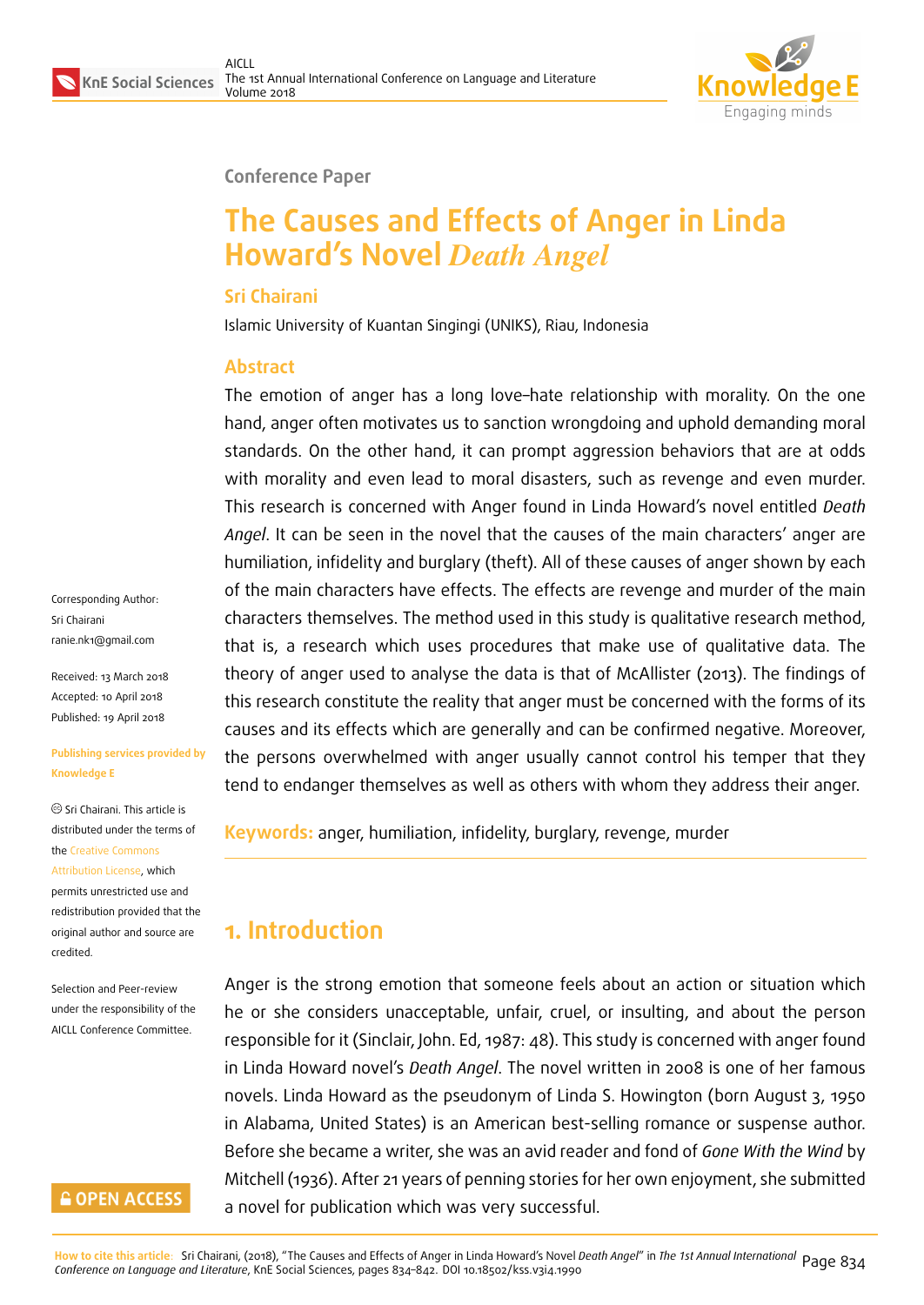**KnE Social Sciences**



The novel *Death An*gel describes a story about a girl called Drea who decides to take revenge to a drug smuggler named Rafael Salinas, because she feels that she has been humiliated by him. She feels that she has been regarded as a prostitute by lending her to a hired killer. She steals his money about two million dollars and then escapes from him. This, of course, makes him very angry with her after he knows that his money has been stolen by her. Then, he hires the same hired killer to hunt her. The hunting ends in a tragic accident which kills her. Drea, however, experiences miracle. She is given the second chance of living and sent her to the real world. She changes her way of life and decides to work together with FBI to overthrow Salinas. Unexpectedly, she makes a relationship with the hired killer she ever met.

Through the story of the novel, it can be seen that there are various reasons why someone can get angry with someone else; such as being insulted, cheated or humiliated by other people and his or her belongings being stolen. Consequently, there must be some effects of the anger, and it is very possible that someone who is in his or her anger may possibly kill someone else who has made him or her angry.

### **2. Literature Review**

Anger or wrath is an intense emotional response. It is an emotion that involves a strong uncomfortable and emotional response to a perceived provocation, hurt or threat (Videback, 2006: 30). Anger is used as a protective mechanism to cover up fear, hurt or sadness. Anger becomes the predominant feeling behaviorally, cognitively, and physiologically when a person makes the conscious choice to take action to immediately stop the threatening behavior of another outside force (DiGiuseppe & Chip Tafrate, 2006: 133).

According to McAllister (2013: 2), we get angry when our expectations are not met. When something close not go the way it should, we try to take control over the out of control situation with anger. We also get angry when we feel were being threatened. And it may or may not be a real situation. We have all seem a person gets angry about something that is not a real threat at all. Additionally, some angry people carry their angry/resentments and rage around with them at all times, creating an environment that makes other people more aggressive toward them, just enhancing the whole anger cycle. These are the kinds of people who have a very short fuse, and any number of things will set them off. According to him, there are some other reasons why some people get angry. They include: 1) Grief–losing a loved one, 2) rudeness, 3) tiredness, 4) hunger, 5) pain, 6) withdrawal from drugs or some medication, 7) some physical condition, 8) physical illness, 9) mental illness, 10) alcohol, some drugs,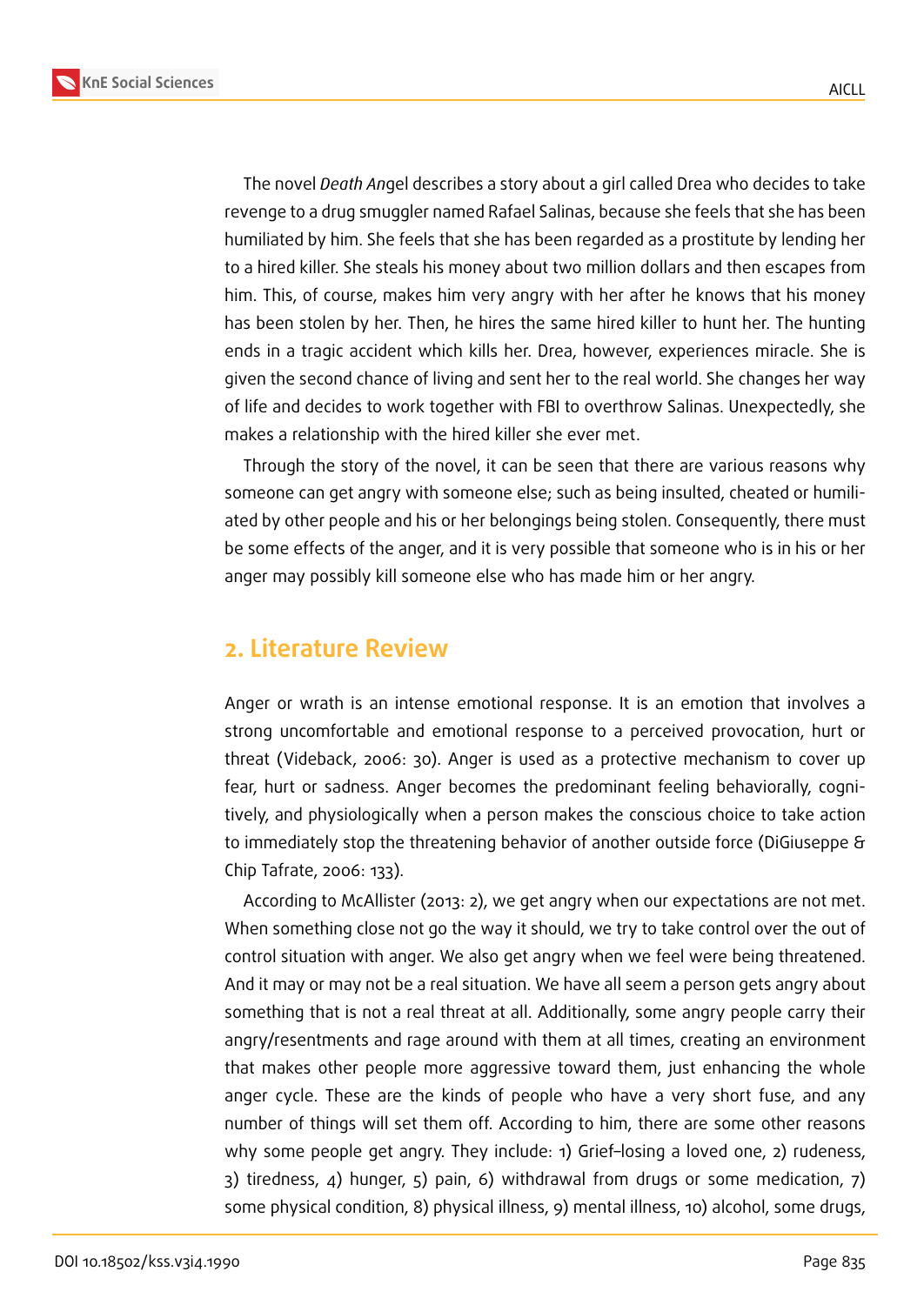

alcohol abuse, drug abuse, 11) injustice, 12) being teased or bullied, 13) humiliation, 14) embarrassment, 15) deadline, 16) traffic jams, 17) disappointment, 18) sloppy service, 19) failure, 20) infidelity, 21) burglary, 22) financial problems, 23) being told you have a serious illness.

There are some effects of anger that may happen, it includes *revenge* and *murder.* Revenge originates from the primal need for self-defense. In today's world, it is often abused as a destructive and futile response to anger or humiliation. Exhaust all alternatives before considering revenge, and use revenge only if it is your only effective self-defense. Most strategies for revenge fail because they attempt to change the past. Unfortunately once the damage is done and the injury, insult, humiliation, or other loss occurs, the clock cannot be turned back and the loss is permanent. In addition, the value of the loss to the offended is seen as much greater than any benefit gained by the offender. As a result the offense represents an unrecoverable loss to society as a whole. Successful strategies for revenge look far into the future and recognize that the cycle of vengeance and retaliation can only spiral toward tragedy and are best stopped before they are started. Revenge is a doomed attempt to eliminate shame and increase stature by asserting dominance. It fails because asserting dominance does not increase stature, instead it usually increases violence. Also, remorse cannot be coerced, it has to be discovered (Beaumont, 2009: 52). Murder is the unlawful killing of another human without justification or valid excuse, especially the unlawful killing of another human being with malice aforethought. This state of mind may, depending upon the jurisdiction, distinguish murder from other forms of unlawful homicide, such as manslaughter. Manslaughter is a killing committed in the absence of *malice*, brought about by reasonable provocation, or diminished capacity. In jurisdictions where capital punishment exists, the death penalty may be imposed for such an act; however, this practice is now less common (Tran, 2011: 2).

## **3. Research Methodology**

This research applies a descriptive qualitative research method. K. Yin (2011:9) states that qualitative research strives to collect, integrate, and present data from a variety of sources of evidence as part of any given research. Creswell (2009:4) defines that qualitative research is a means for exploiting and understanding the meaning individuals or groups scribe to a social or human problems; the process of research involves emerging questions and procedures data typically collected in the participant's setting, data analysis inductively building from particulars to general themes, and the researcher making interpretations of the meaning of the data the final written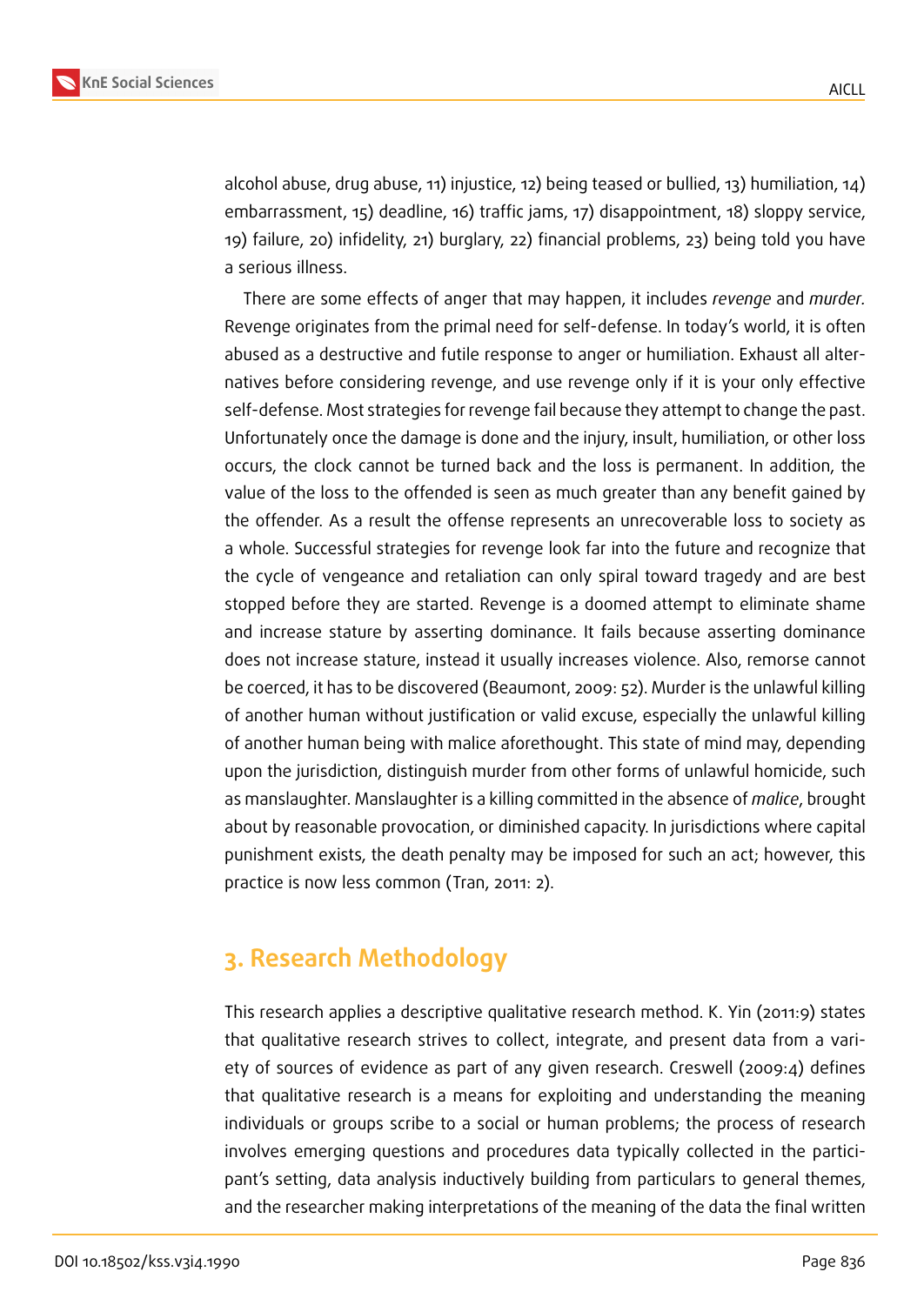

report has a flexible structure. The primary or main data of this research which are in the forms of quotations are obtained from Linda Howard's novel *Death Angel* (2008), whereas the supporting data are taken from various sources or references including books and internet handouts.

## **4. Discussion**

Anger including its causes and effects in Linda Howard's novel *Death Angel* is analysed*.* The causes of the anger analyzed are *humiliation, infidelity,* and *burglary (theft),* whereas the effects of the anger are *revenge* and *murder.* The analysis also includes the way how the revenge and the murder are carried out.

The humiliation starts when Drea Rousseau, a beautiful young woman, has been staying together with Rafael Salinas, the narcotics smuggler. Though she is not his wife, she feels safe to stay with him. Time changes from day to day. Drea thinks that someday Rafael will get bored with her, and when it happens, later she wants to have had enough savings. She is actually always restless to stay together with Rafael, the narcotics smuggler who has long been wanted by Federal Burreau of investigation (FBI). Moreover, she knows that he has just rented a hired assassin to kill somebody. The killer is successful to do his work. Drea hears that Rafael praises the hired killer who has already done the assassin for him. She sees that the killer does not say anything to answer Rafael's praise. In such a moment, she also hears that Rafael offer bonus for him, but he refuses it. In other words, he tells Rafael that he does not want the bonus. Instead, he tells him seriously that he wants Drea.

The moment when the assassin tells Rafael that he wants her instead of the bonus and the moment when Rafael refuses his demand can be described in the quotation below.

"Ask for something else," Rafael said lazily, looping his arm around her shoulders and snuggling her close to his side." I couldn't give away my goodluck piece." (Howard, 2008: 4)

The impolite or vulgar words which can be regarded as the form of humiliation from the assassin can be seen below.

"I don't want to keep her," the assassin said dismissively, without looking away from Drea's face. "I just want to fuck her. One time." Reassured by Rafael's immediate rejection of the request, confident once more, Drea laughed...….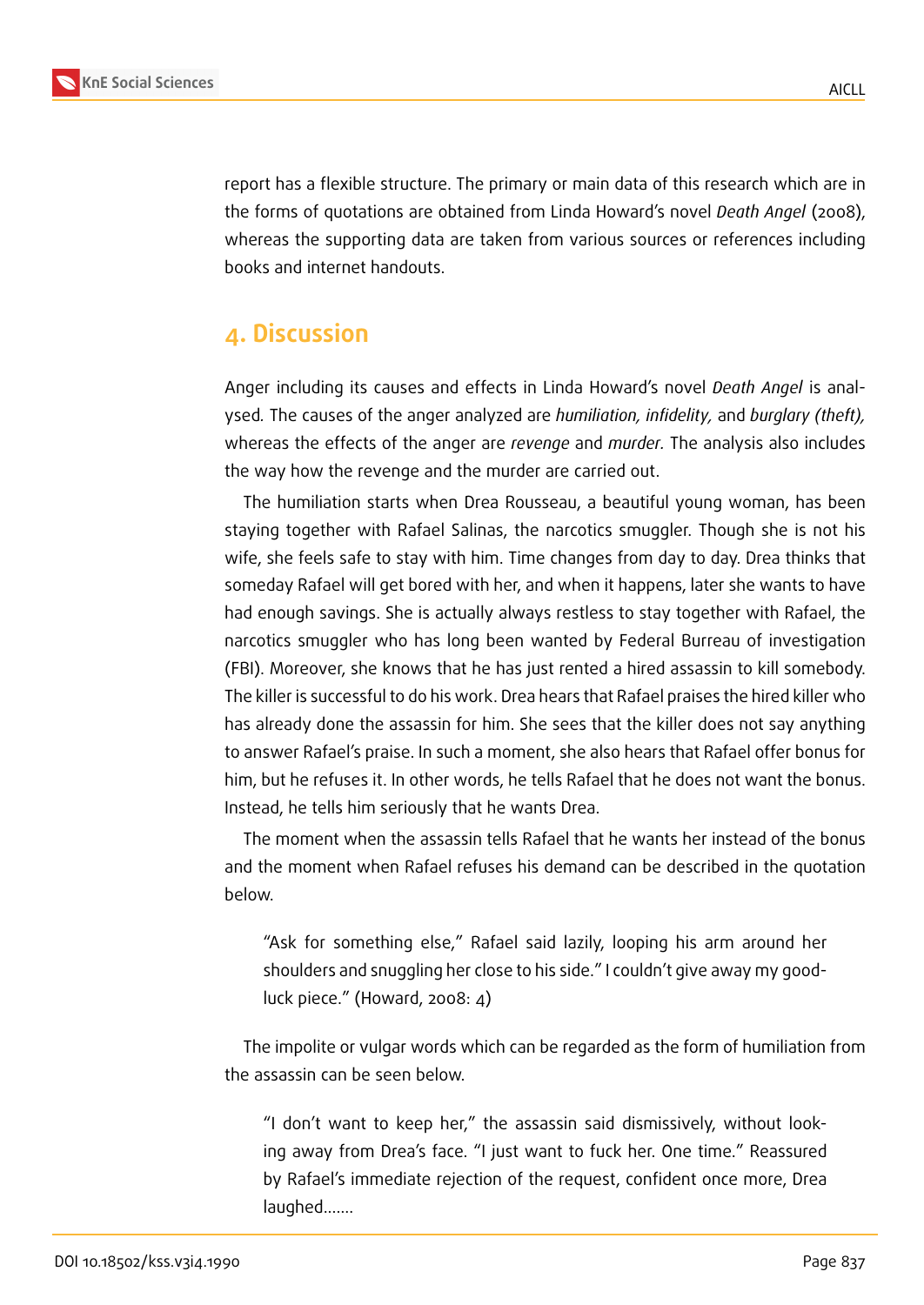At the sound, the assassin's entire body seemed to tense, his attention so tightly focused on her she could almost feel the touch of it on her skin. (Howard, 2008: 4-5)

It is clearly seen in the above quotation that there is humiliation done by the assassin to Drea. She feels she has been humiliated because she has been regarded as a prostitute by him. Observe what Rafael has said to the assassin in the quotation below.

"One time, you said. I have business across town that will keep me tied up for five hours, which is more than sufficient." He paused, then added lightly, "Don't damage her." Without even glancing at her again, he walked across the living room toward the door. What? Drea bolted upright, unable to think straight. What was he saying? What was he doing? This was a joke, right? Right? (Howard, 2008: 5)

In the above quotation it can be seen that Drea is surprised very much to hear the statements of Rafael to the assassin. She seems to feel that Rafael has underestimated her. She feels to have been humiliated by him; the man whom she hopes will protect her. At this moment, however, she sees that he has the heart to give her to the assassin to be treated as a prostitute. Accordingly, she becomes very angry but she has no bravery to say something to him to show her anger.

In the deepest side of her heart, she decides to take revenge against him. She resolves that he must pay his bad treatment to her though she does not know the way how to do it. She feels that she cannot live quietly if she lets him alive without serious injuries. Her decision to take revenge against him can be described in the quotation below.

She hated him, hated him even more than she hated herself. She'd completely subjugated herself to him, bitten her tongue and smile and gone along with him no matter what he wanted, and what for? For him to treat her as if she were a common whore? She trembled with a primitive need to hurt him, to see his blood, to physically beat him and bite him and tear at him with her nails  $\dots\dots\dots$ .

Rafael had to pay. She didn't know how, but she had to make him pay. She couldn't live if she let him get away with grinding her into the dirt the way he had. (Howard, 2008: 14)

Drea is very disappointed in what Rafael has done to her, that is, to give her to the hired assassin. She thinks that he has treated her as a prostitute. She thinks she does not need to be faithful to him because she now realizes that he has underestimated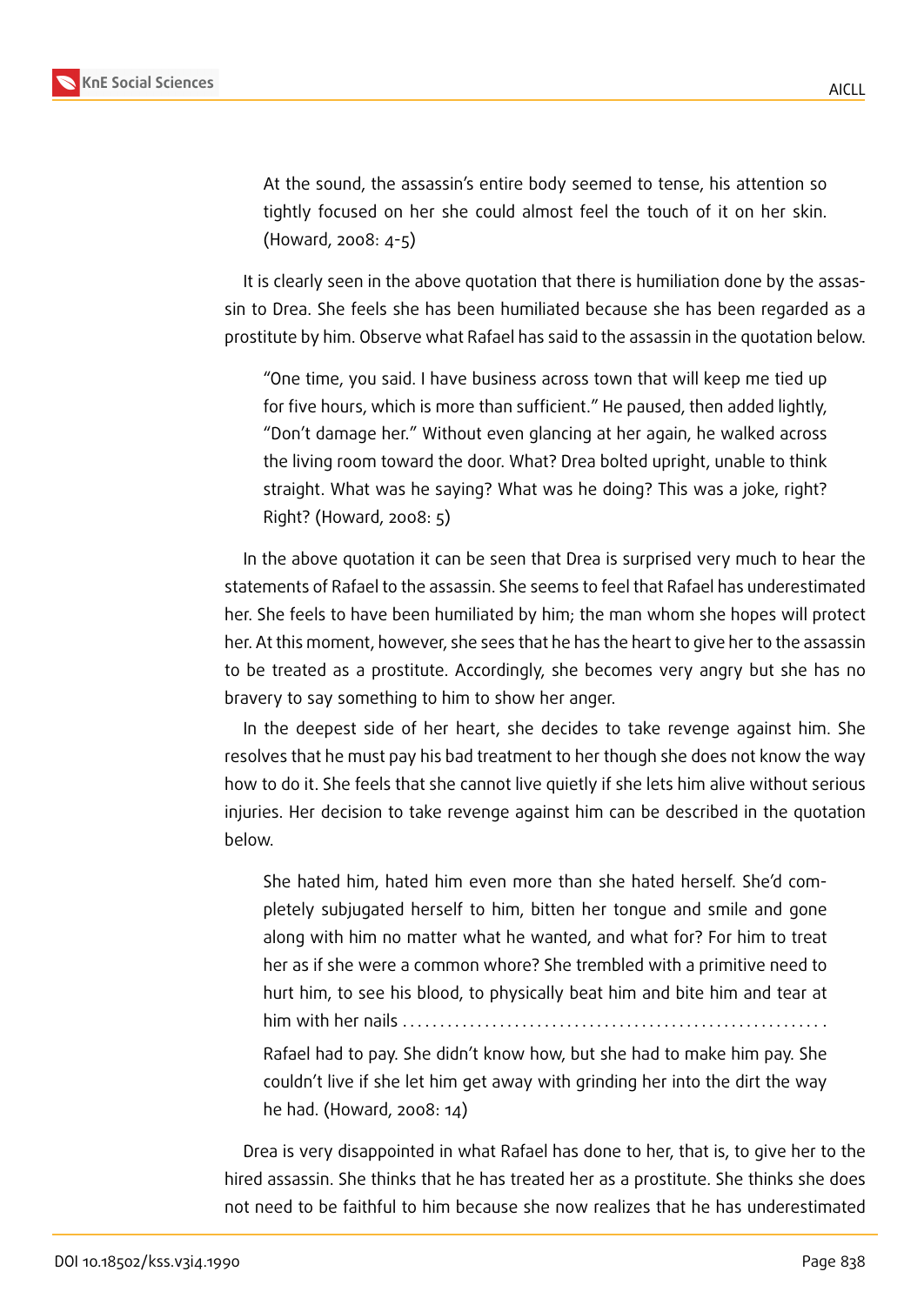

her. Her plan that she will leave him constitutes the form of her infidelity to him. This can be seen in the following quotation.

That was it. She'd buy everything else she needed as she needed it. She was satisfied that no one, looking at this room, would think anything other than that she'd gone shopping and would soon be back. Rafael, knowing how she loved clothes and makeup, would never believe she'd willing left all this behind, and that would buy her precious time-she hoped. She'd have to make a clean escape. (Howard, 2008: 21)

The unfaithfulness or infidelity of Drea can also be seen when she is brave enough to come into the bank site of Rafael. If there is no permission from Rafael himself, she should not do it because it is forbidden. Her deed for this can be regarded that she is not faithful to him who believes that she will not make something that can make him angry. This form of infidelity can be seen in the below quotation.

She wasn't counting on it, though; she intended to run far and run fast. She'd have to change her name, spend some money to get a new ID that .......

The e-mail problem taken care, she went back to Rafael's account information and took her first look at the bottom line. A savage glee filled her. Two million, one hundred eighty-eight thousand, four hundred thirty-three dollars and two cents. She'd leave him the two cents. She thought, because she was transferring only round numbers. (Howard, 2008: 22)

Drea really steals Rafael's money in the bank by using his password through a computer. She is successful to transfer nearly all of his money to her account and she also leaves him. Soon after he realizes what has really happened, he gets very angry with her. He does not really like to see her infidelity to him. His anger with her can be described below.

Rafael stood there, rage and humiliation burning through him. He'd let himself care about her, and the slut had played him for a fool . . . . . . . . . . . . . . . . . . She'd pay for this. No matter what it cost him, she'd pay. "She can't run far enough," he said flatly. He'd like to take her apart with his bare hands, but he'd learned to put some distance between himself and the actual act. (Howard, 2008: 29)

Drea steals Rafael's money in a bank through a computer. She transfers all his money which is there in his bank account to her bank account. This burglary or theft, of course, makes him very angry with her. Her revenge by means of stealing his money through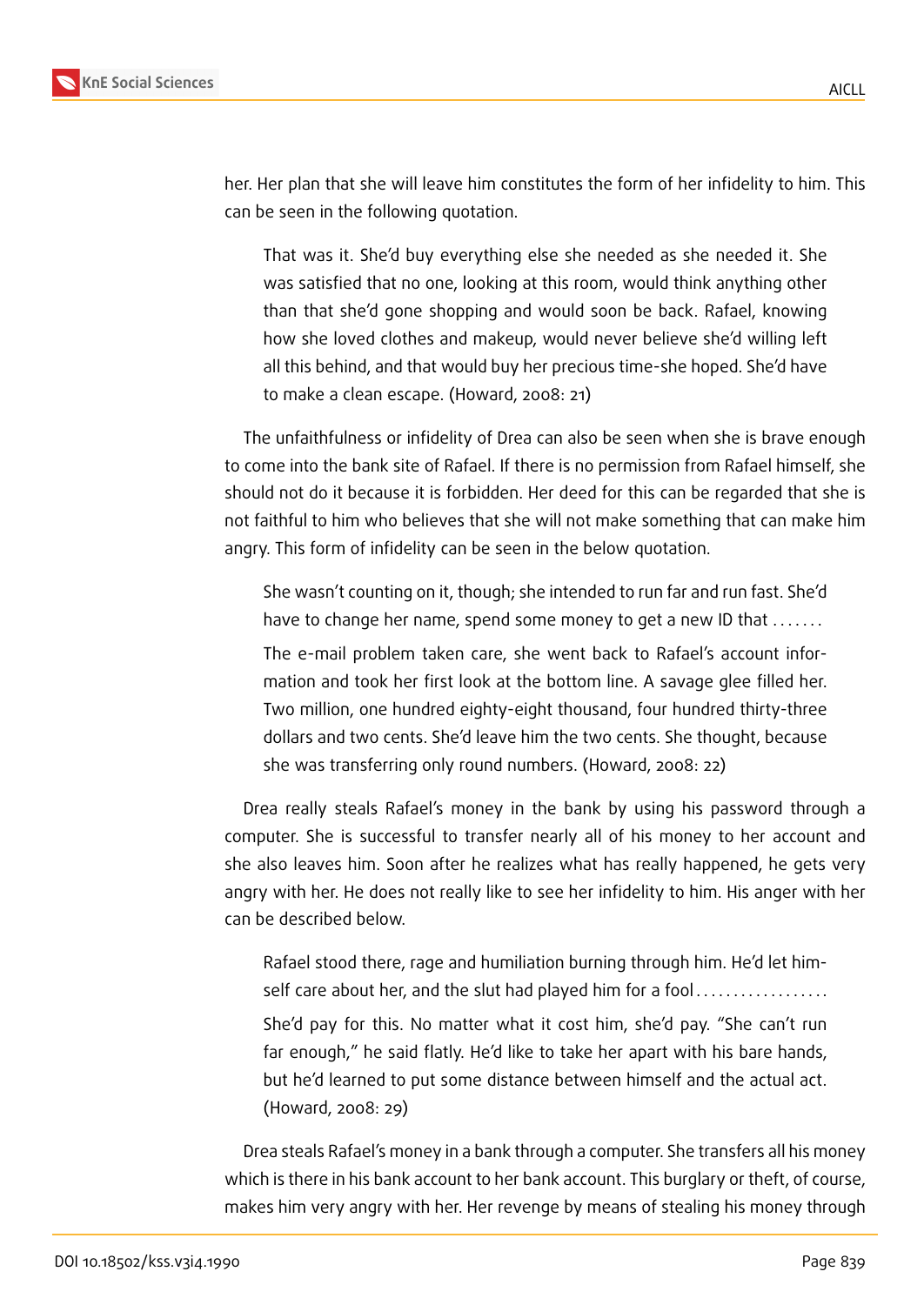

his bank account as the form of her revenge to him can be described through the quotation below.

She went to the bank's website, then logged on as Rafael, holding her breath until the account information actually flashed onto the screen. First she went into his account preferences and changes the e-mail address so that any notifications would be sent to her e-mail address instead of his. From the research she'd done, she knows that a bank would send an e-mail when any unusually large transfers were made, and she didn't want Rafael getting that e-mail today. (Howard, 2008: 21)

Rafael gets very angry and he does not know where Drea is now. He thinks that she has gone away with his money. He thinks it is not easy for him to find where she hides. He wants to find her as soon as possible and hurts her as the form of his anger. To realize his willingness to catch and kill her, he rents the hired assassin to run after her and finish her off.

Salinas looked around, then took an old-fashioned transistor radio from his pocket and turned it on. The volume was loud, so loud that if Salinas hadn't taken a step closer, the assassin couldn't have heard him. "Drea stole two million bucks from me, four days ago, and took a powder. I want you to find her and take care of the matter. Permanently." (Howard, 2008: 134)

Her deed of stealing his money makes him angry very much. She is then hunted to be murdered by him through a hired assassin. She tries to run as far as possible in order that she can save herself; however, finally she cannot avoid her death after experiencing a fatal accident. The accident that causes her death can be described in the quotation below.

He reached the rear end of the car first. He could see the top of her head, just above the headrest; she was still in the seat. The driver's door was completely gone, and he could see her left arm dangling limply, blood slowly dripping from her fingertips. "Drea," he said, more softly. No response. He shoved through the brush and wreckage until he reached her side, then momentarily froze. (Howard, 2008: 46)

After she had gotten accident, it is a miracle because Drea lives again though she has been diagnosed to have no more hope for life. After some months in the hospital, she lives it because she is healthy now. She looks for an apartment outside and she can find it. She also gets a job in a firm which is not far from his apartment. The place where she lives is finally known by the hired assassin and they become close to each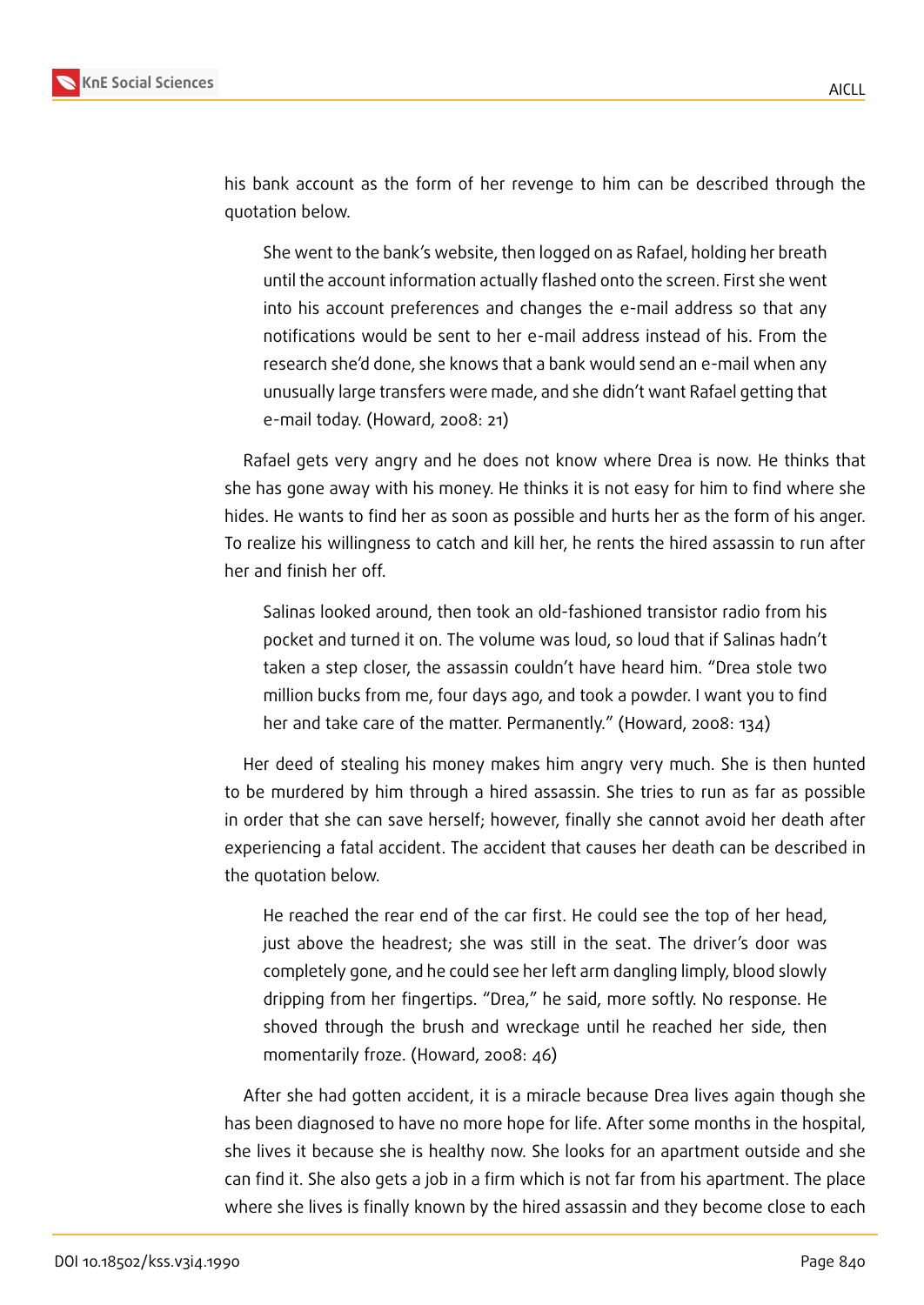

other. They even finally love each other. After they are very close to each other, the assassin knows that Drea has a plan to take revenge against Rafael who has ever humiliated her. He really understands her purpose to do it. For this purpose, he helps her to do it. He even tells her to be careful to work together with FBI. Finally, Rafael is shot in his neck when he just comes out from a building escorted by his seven men. He is shot by somebody in a bus which is passing near him and his men. He then falls down and dies. The murder of Rafael can be proved through the quotation below.

A bus rumbled by and there was a barely audible pop ever the roar of the diesel engine. Rafael Salinas stumbled, his hand going out as if to catch himself. A second pop, right on the heels of the first, made several people look curiously around, wondering what the noise was. Salinas went down, a red spray arcing from his throat. (Howard, 2008; 93)

## **5. Conclusion**

In line with the causes of anger (humiliation, infidelity, and burglary), it is concluded that humiliation can be sought as a means to de-emphasize the ego; humiliation must involve other person(s), though not necessarily directly or willingly. In this research, humiliation happens to Drea. Furthermore, infidelity is breaking a promise to remain faithful to a sexual partner. She steals Rafael's money in a bank through a computer. She transfers all his money in his bank account to hers. This burglary or theft, of course, makes him very angry with her. Related to the effects of anger (revenge and murder), Drea hates Rafael and plans to take revenge, and finally, she murders him.

In this research, we can conclude that obviously, nobody wants to be humiliated because humiliation can make them feel ashamed. They even feel that they have been looked down; consequently, it is very possible that they will react to show their anger to those who have already humiliated them. It is human that everyone wants somebody else who has a close relationship with them to be faithful to them. On the contrary, someone never likes the act of being unfaithful (infidelity) done by somebody else with whom they have a close relationship. It is very possible for them to be angry with their close friends who are not faithful because they think they have been betrayed by them. The act of stealing or burglarizing someone's things or belonging is, of course, morally bad. It is not liked by those whose things or belongings especially the precious one are stolen or burglarized. Therefore, it is very possible for them to be angry with those who have done the theft or burglary.